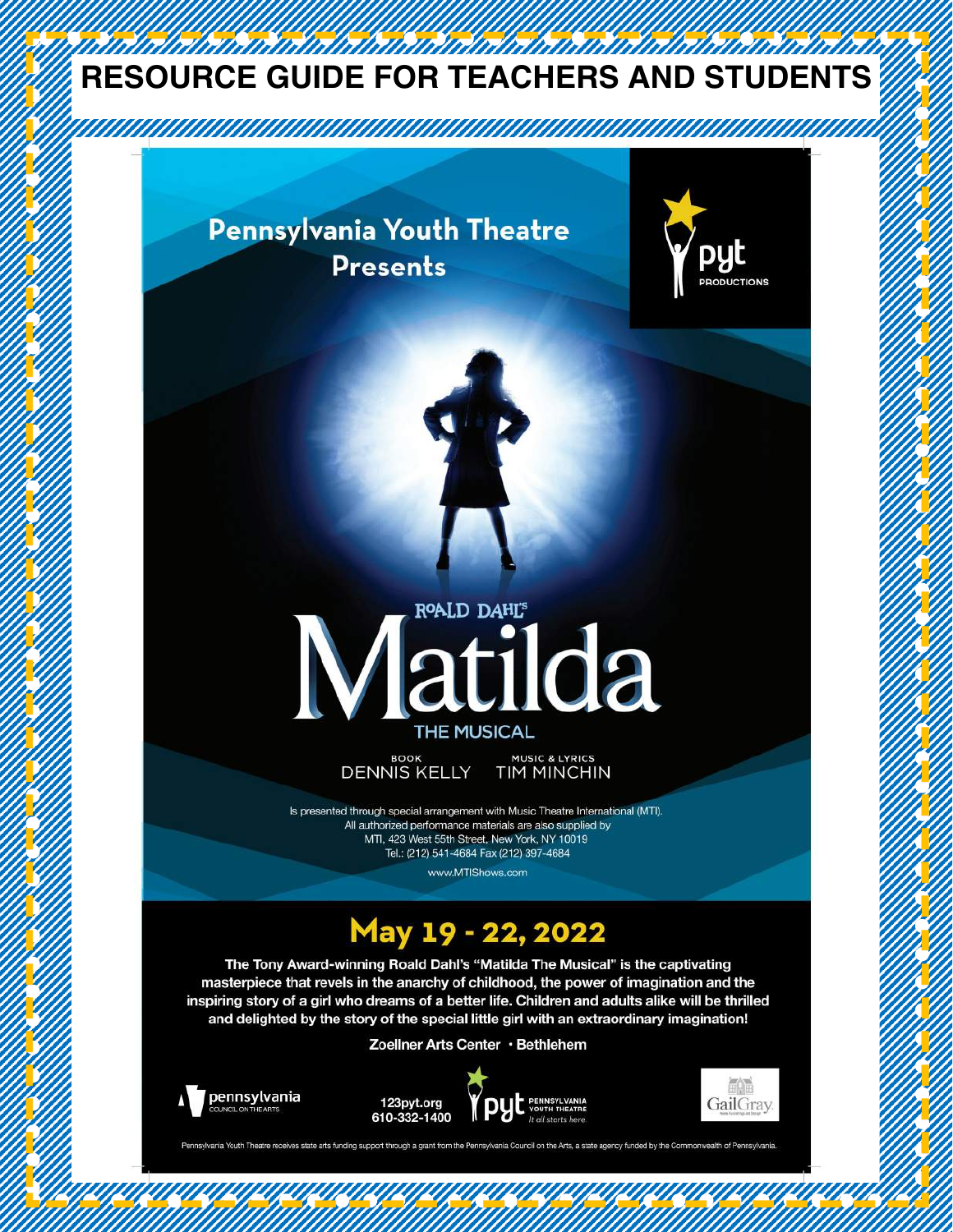| Dear Teachers,<br>The following resource guide is designed for you and                                                                                    | <b>CURRICULUM CONNECTIONS</b>                                                                                                                                                                                                                                                                                           |
|-----------------------------------------------------------------------------------------------------------------------------------------------------------|-------------------------------------------------------------------------------------------------------------------------------------------------------------------------------------------------------------------------------------------------------------------------------------------------------------------------|
| your students to facilitate the integration of the<br>performing arts into core curriculum areas.<br>The<br>activities in this guide support the PA State | Pennsylvania State Learning Standards: Matilda, the<br>Musical Resource Guide covers the following areas:                                                                                                                                                                                                               |
| Educational Standards in<br>several areas, develop<br>critical and creative thinking and enrich the live<br>theatre experience for your students.         | Academic Standards for Reading, Writing, Speaking and<br>Listening:<br>1.1 Learning to Read Independently                                                                                                                                                                                                               |
| Pennsylvania Youth Theatre is proud to present<br>Matilda performed at Lehigh University's Zoellner<br>Arts Center.                                       | 1.2 Reading Critically in All Content Areas<br>1.3 Reading, Analyzing and Interpreting Literature<br>1.4 Types of Writing<br>1.5 Quality of Writing                                                                                                                                                                     |
| Thank you and enjoy the show!                                                                                                                             | 1.6 Speaking and Listening<br>1.7 Characteristics and Function of the English Language                                                                                                                                                                                                                                  |
| Jill Dunn Jones<br><b>Artistic Director</b>                                                                                                               | 1.8 Research<br><b>Academic Standards for Arts and Humanities</b><br>9.1 Production, Performance and Exhibition of Dance,                                                                                                                                                                                               |
|                                                                                                                                                           | Music, Theatre, and Visual Arts                                                                                                                                                                                                                                                                                         |
| <b>TABLE OF CONTENTS</b>                                                                                                                                  | 9.2 Historical and Cultural Contexts<br>9.3 Critical Response                                                                                                                                                                                                                                                           |
|                                                                                                                                                           | 9.4 Aesthetic Response                                                                                                                                                                                                                                                                                                  |
|                                                                                                                                                           | <b>Academic Standards for History</b>                                                                                                                                                                                                                                                                                   |
|                                                                                                                                                           | 8.1 Historical Analysis and Skills Development<br>8.2 Pennsylvania History                                                                                                                                                                                                                                              |
|                                                                                                                                                           | 8.3 United States History                                                                                                                                                                                                                                                                                               |
|                                                                                                                                                           | 8.4 World History                                                                                                                                                                                                                                                                                                       |
|                                                                                                                                                           | <b>Academic Standards for Civics and Government</b><br>5.1 Principles and Documents of Government                                                                                                                                                                                                                       |
|                                                                                                                                                           | 5.2 Rights and Responsibilities of Citizenship                                                                                                                                                                                                                                                                          |
|                                                                                                                                                           | 5.3 How Government Works<br>5.4 How International Relationships Function                                                                                                                                                                                                                                                |
| About the Creative Team5                                                                                                                                  |                                                                                                                                                                                                                                                                                                                         |
|                                                                                                                                                           |                                                                                                                                                                                                                                                                                                                         |
| <b>PYT ACTIVITIES:</b>                                                                                                                                    |                                                                                                                                                                                                                                                                                                                         |
|                                                                                                                                                           | <b>ABOUT PYT</b>                                                                                                                                                                                                                                                                                                        |
|                                                                                                                                                           |                                                                                                                                                                                                                                                                                                                         |
|                                                                                                                                                           | Pennsylvania Youth Theatre (PYT) is a professional, non-<br>profit performing arts organization whose mission is to                                                                                                                                                                                                     |
|                                                                                                                                                           | educate, entertain, and enrich the lives of young people                                                                                                                                                                                                                                                                |
|                                                                                                                                                           | through the art of theatre. By bringing literature to life with<br>theatre, PYT enhances the Language Arts curriculum for                                                                                                                                                                                               |
|                                                                                                                                                           | 12,000 community school students annually. Founded with                                                                                                                                                                                                                                                                 |
|                                                                                                                                                           | the belief that children deserve the very best, PYT's<br>Mainstage literature-based plays are professionally produced.                                                                                                                                                                                                  |
|                                                                                                                                                           | Professional directors, choreographers, actors, dancers and                                                                                                                                                                                                                                                             |
| <b>Pre-Show and Post-Show</b><br><b>In-School Workshops</b>                                                                                               | musicians as well as lighting costume and set designers are<br>hired to achieve the best possible presentation of children's<br>plays. To keep our Mainstage productions available to all, we                                                                                                                           |
| If you would like to schedule a PRE or POST<br>show workshop for your class for this particular<br>production, please contact                             | continue to offer these professionally staged shows to school<br>groups for approximately \$.50 a ticket which is 57% below our<br>break-even cost. PYT is happy to offer plays of this quality to<br>the school children of our community for this reduced cost.<br>We hope you and your class enjoy this performance! |
| <b>Jill Dunn Jones</b><br>jdunn@123pyt.org<br>610) 332-1400                                                                                               | <u>123pyt.org</u>                                                                                                                                                                                                                                                                                                       |
|                                                                                                                                                           |                                                                                                                                                                                                                                                                                                                         |

2

 $\bullet$  $\ddot{\phantom{0}}$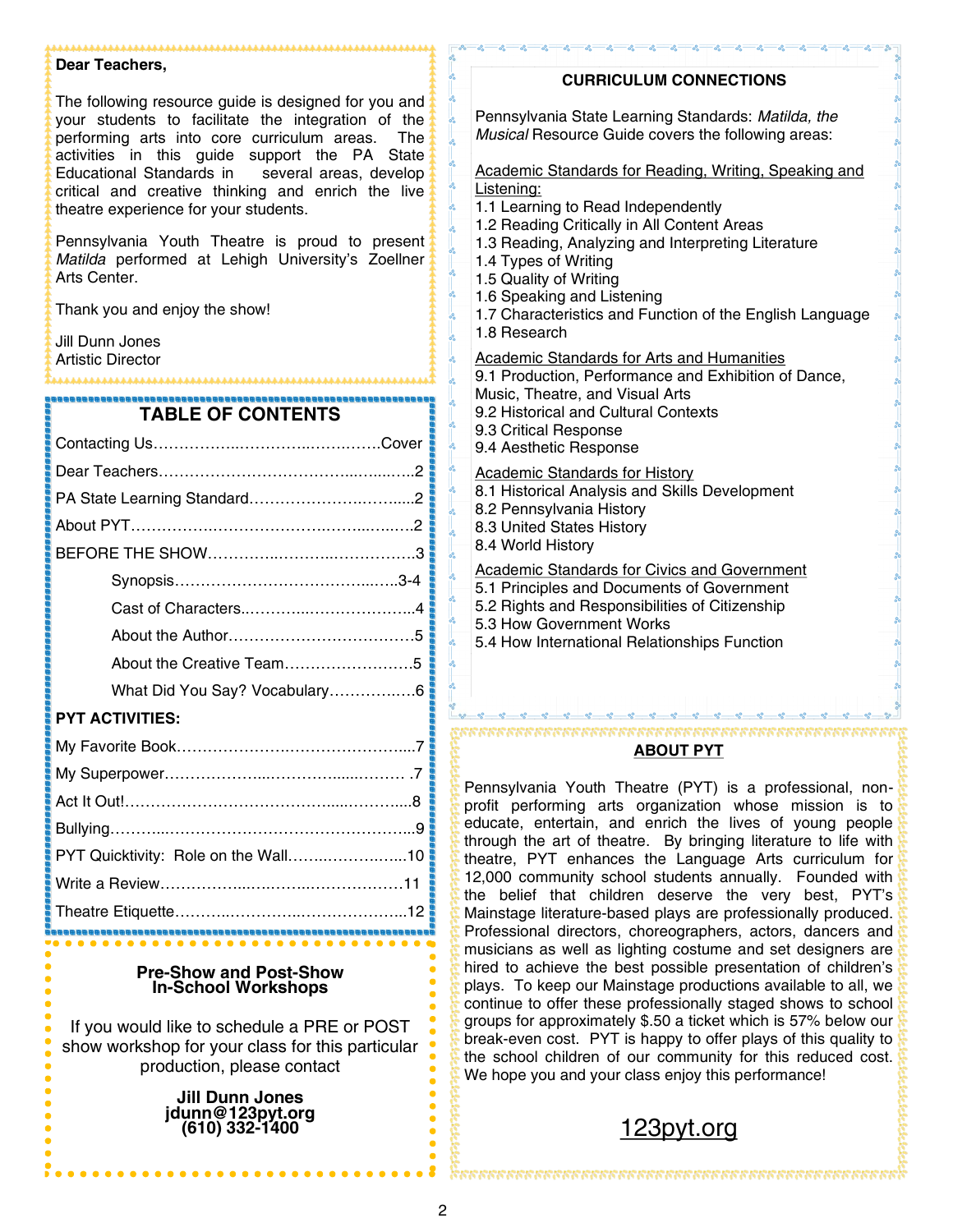# 3 **BEFORE THE SHOW: SYNOPSIS OF** *MATILDA*



**Act I:** As an ensemble of children explain how "special" they are, Mrs. Wormwood, an amateur ballroom dancer, gives birth to a baby girl called Matilda. The self-obsessed new mother is more concerned about missing a dance competition than her newborn child. Mr. Wormwood, a used-car salesman, dismissed the child as ugly and cannot comprehend that Matilda isn't a boy.

Five years later, Matilda, who has become an avid reader, lives unhappily with her parents and older brother, Michael, who verbally abuse and mock her. Matilda retaliates by pranking her father's hair oil, turning his hair

green. Matilda's only retreat from her troubled home and family are the books that she finds at the local library, where she befriends the librarian, Mrs. Phelps. Matilda begins to tell her a fantastical story about a world-famous acrobat and escapologist whose only desire is to have children, but cannot. To distract themselves from their despair, the couple decides to perform a dangerous, new act.



The next day, Matilda starts school at Crunchem Hall, where her kind and compassionate teacher, Miss Honey, immediately recognizes Matilda's exceptional intelligence and recommends she be placed with older children. The cruel headmistress, Miss Trunchbull, dismisses her suggestion and reminds Miss Honey of the rules of the school. Back home, Mr. Wormwood, frustrated by the loss of a sham-deal of worn-down cars with his rich Russian clients, destroys one of Matilda's books. Matilda retaliates by adding glue to his hat.

At the library, Matilda continues her story about the acrobat and the escapologist to Mrs. Phelps. Matilda explains that the acrobat's sister, a former world champion hammer-thrower, has arranged their performance. After discovering that his wife is finally pregnant, the escapologist cancels the life-threatening feat, enraging his sisterin-law who produces a binding contract to perform the act or go to jail.



Back at school, Matilda's classmate, Bruce Bogtrotter is caught stealing a slice of Miss Trunchbull's personal cake and is forced to eat the entire cake in front of the entire class. Even though the class rallies behind Bruce as he finishes the cake, Miss Trunchbull drags Bruce off to the Chokey.

At school, Matilda learns about Miss Trunchbull's cruel punishments to disobedient children, including being locked in the Chokey, a small cupboard filled with sharp objects, and witnesses a girl being swung by her pigtails and thrown across a field. Miss Honey visits Matilda at home and attempts to explain to her parents about Matilda's exceptional abilities. Mrs. Wormwood is too busy with her dance partner, Rudolpho, to listen and mocks Miss Honey and Matilda's interest in books.



Act II: Matilda's school-friend, Lavender, states that she is going to put a newt in Miss Trunchbull's water pitcher. The children dream about what adulthood would be like and share their hopes about their future. Matilda vows to put an end to Miss Trunchbull's cruelty.

room and she finishes the story of the acrobat and the escapologist. After discovering the cruel truth about his Back in the library, Matilda continues to tell the tragic story of the acrobat and the escapologist to Mrs. Phelps and how after the birth of their child, the acrobat dies and her sister is invited to live with the grieving escapologist and his newborn daughter. The aunt is secretly cruel to the little girl. Mr. Wormwood returns home, having sold the broken-down cars to the Russians, and Matilda disapproves of her father's deceit. Her father locks Matilda in her sister-in-law, the escapologist vows to retaliate, but is never seen again.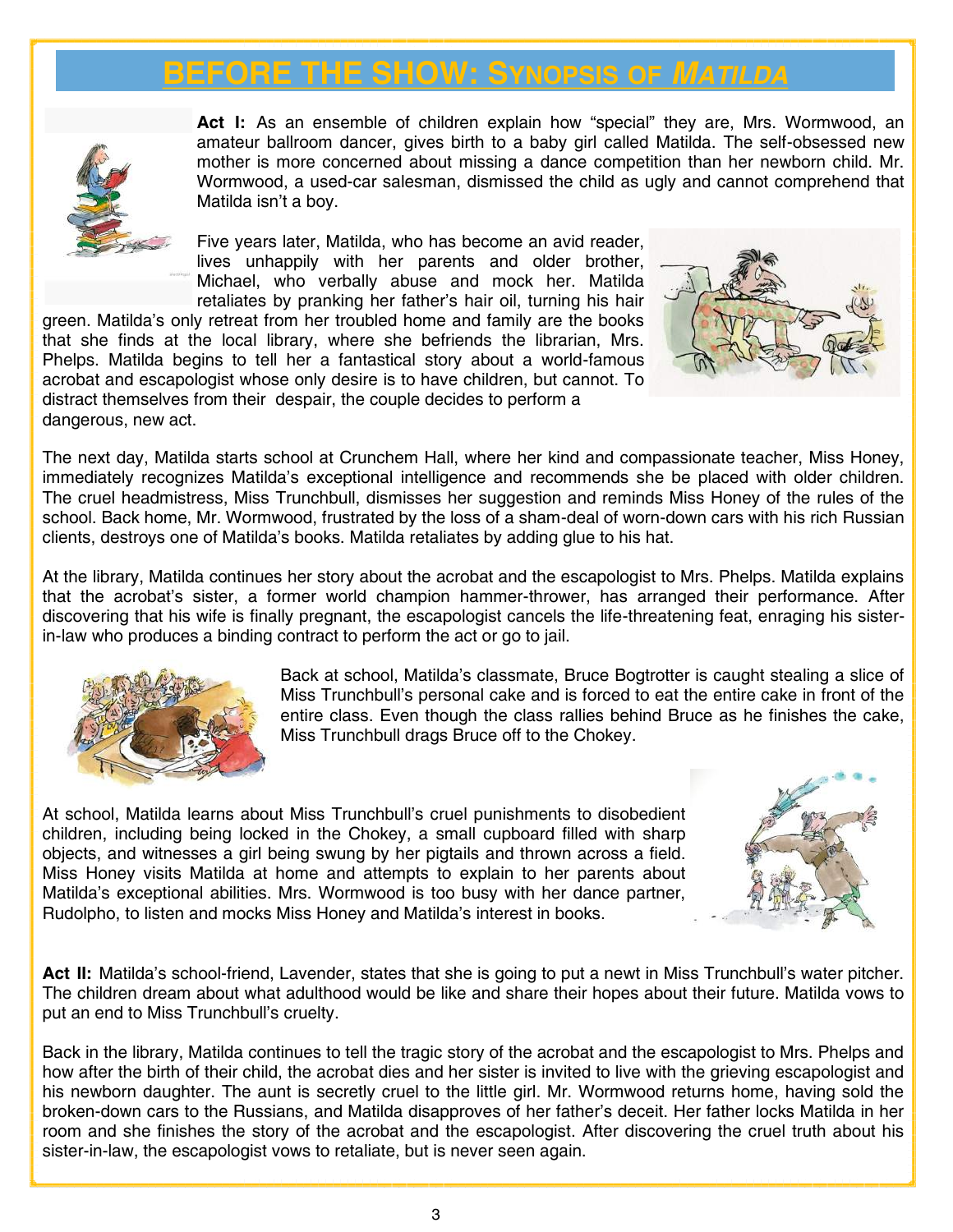## 4 **BEFORE THE SHOW: ACT II AND CAST OF CHARACTERS**

#### **ACT II CONT.**

The following day at school, Miss Trunchbull puts Miss Honey's students through a grueling physical education class. After Miss Trunchbull discovers the newt in her water pitcher, she starts to punish an innocent student. Matilda discovers she can move things with her mind and tips over the water and the newt onto Miss Trunchbull, scaring her away.



Miss Honey invites Matilda for tea and they both discuss the traumas from their childhood. Matilda realizes that Miss Honey is the real-life child of the acrobat and the escapologist, and the cruel aunt is Miss Trunchbull.

Back at school, Miss Trunchbull forces Lavender to the Chokey by making up words during a spelling test. The children rebel by misspelling simple words, believing they can't all be sent to the Chokey. The children discover that Miss Trunchbull has built many Chokeys, but Matilda uses her extraordinary ability to move the chalk, scaring Miss Trunchbull into believing that it is the ghost of Miss Honey's father, demanding

she give his daughter back her house or he will haunt her. The children celebrate as Miss Trunchull runs from the school terrified.

Miss Honey becomes the new headmistress of the school and receives her house back. The Wormwoods arrive in a panic, on-the-run from the Russians, who are part of the Russian mafia, and tell Matilda that they are fleeing to Spain. Miss Honey asks the Wormwoods if she can adopt Matilda, before Sergei, the head of the Mafia, catches up with them. He is so impressed with Matilda that he agrees not to harm the Wormwoods. Mr. Wormwood agrees to let Matilda live with Miss Honey.

### **CAST OF CHARACTERS**

**Matilda Wormwood** –An imaginative girl who is clever and wise far beyond her years. She has a thirst for learning that cannot be quenched and is a fantastic storyteller. Matilda must be small, mature, and ready to handle carrying the entire show. Strong singer and actor.

**Matilda's Classmates:** Bruce, Lavender, Amanda, Alice, Hortensia, Eric, Nigel, Tommy

**Miss Agatha Trunchbull**: The tyrannical headmistress at Matilda's school who despises children. Once a famous athlete, she is described as a "gigantic Holy terror", a "fierce tyrannical monster" who "marches like a storm trooper with long arms swinging" with an "aura of menace".

**Miss Honey**: Matilda's kindhearted teacher. She befriends Matilda. She is tired of living in fear under Miss Trunchbull. A mild, quiet person who never raises her voice and seldom seems to smile - yet possesses the rare gift of being adored by every small child under her care.

**Mr. Wormwood**: Matilda's uncaring father. A slimy, greedy used-car salesman. "A mean crooked crook."

**Mrs. Wormwood:** Matilda's self-absorbed, negligent mother and an amateur ballroom dancer who is obsessed with her amateur Ballroom dancing partner and her looks. She has an over-the-top personality who resents Matilda and often berates her.

**Michael Wormwood**: Matilda's older brother. He is not very bright and favored by their parents.

**Mrs. Phelps**: The kind Librarian who takes a liking to Matilda.

**Rudolpho:** Mrs. Wormwood's ballroom dance partner.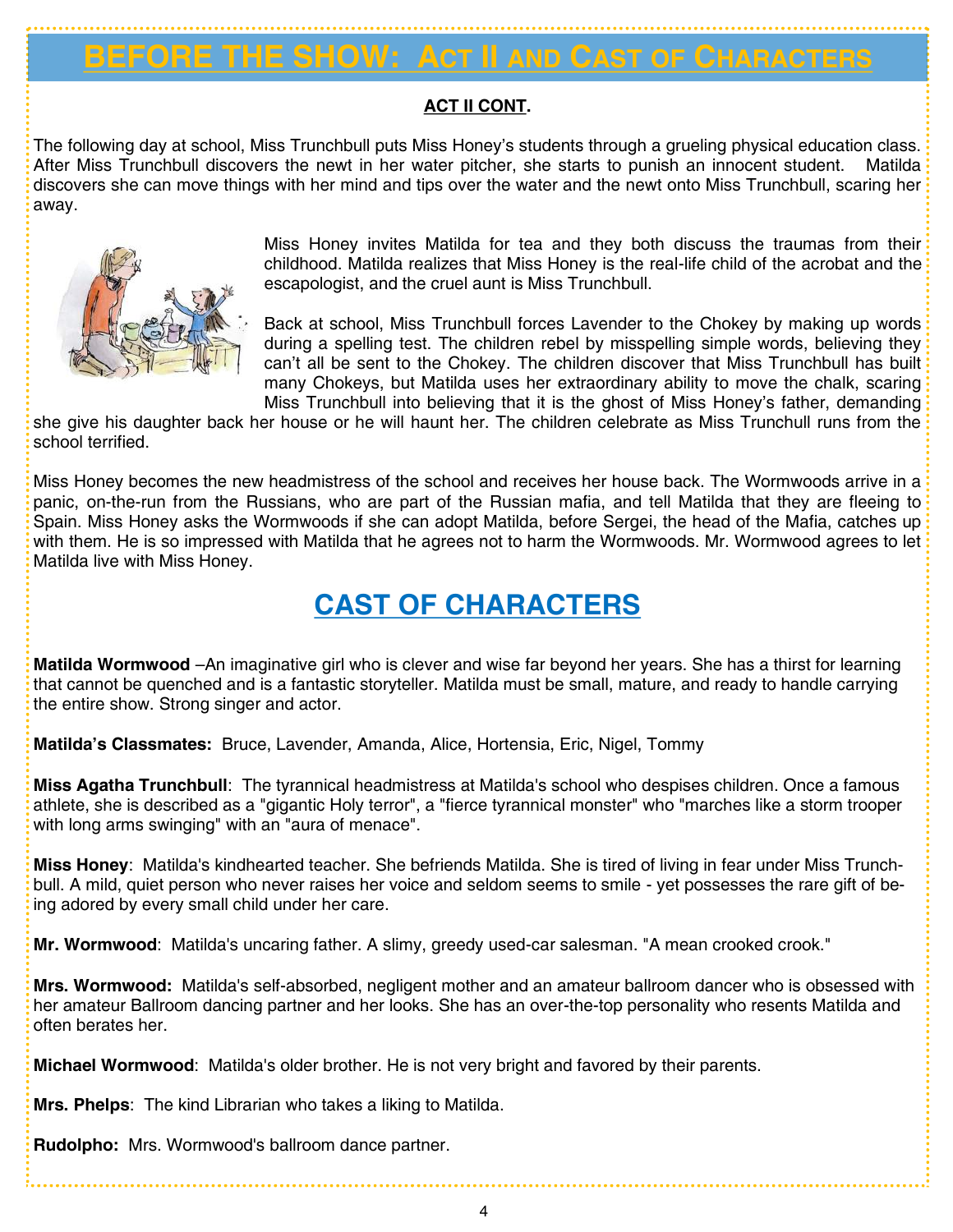### 5 **BEFORE THE SHOW: ABOUT THE AUTHOR**



Roald Dahl (1916-1990) was the author of *Charlie and the Chocolate Factory, Matilda, The BFG,* and many more of the world's best-loved children's stories. His work is celebrated annually by the world's biggest author-based event, Roald Dahl Day– which is recognized across the globe on the 13th of September. His first children's story, *James and the Giant Peach*, published in 1961, was a huge hit. Every subsequent book became a best-seller. Today, his stories are available in 59 languages and, by a conservative estimate, he has sold more than 250 million books. Many of these stories have also been adapted for the stage and screen, including the

1971 film classic *Willy Wonka and the Chocolate Factory*, Wes Anderson's acclaimed *Fantastic Mr. Fox,* and the Royal Shakespeare Company's multi-award winning production of *Matilda The Musical*.

## **BEFORE THE SHOW: ABOUT THE CREATIVE TEAM OF MATILDA THE MUSICAL**: Tim Minchin and Dennis Kelly

**Dennis Kelly** is a London-born playwright who has written a number of plays including *Love and Money, Orphans, Debris, Deoxyribonucleic Acid, The Gods Weeps.* He is best known for *Matilda the Musical*, which won the Olivier Award for Best New Musical in 2012. Recognized for his 'dark-style of writing,' he has also written for film and television, including the British sitcom *Pulling and Utopia.* 





**Tim Minchin** is an Australian composer, lyricist, musician, comedian, actor, writer and director. Born in Perth, Western Australia, Minchin spent most of his early career writing music and playing in bands. In 2003, he debuted his first solo show at the Melbourne Fringe Festival called *Navel-Cerebral Melodies With Umbilical Chords.* His work was well-received and won the Perrier Best Newcomer Award at the Edinburgh Fringe Festival. In 2009, he was commissioned by the Royal Shakespeare Company to write the music and lyrics for *Matilda*.

*I wrote most of the songs for Matilda in a blurry seven-week period, wedged between an Australian tour and the birth of my son, Caspar, in the middle of 2009. I didn't at the time know whether the songs were any good… I still don't really. To be honest, I didn't feel qualified to be working on the adaptation of such a well-loved text, and I was very aware of the massive gap in theatre-making experience between the rest of the creative team and me. But there was something I felt pretty secure about: I knew I didn't have to worry about Dahl. I wasn't compelled to go back and read all his books, I didn't feel the need to examine other adaptations, I didn't search for academic analysis of his style. I could see no reason why any other songwriter would know what Dahl felt like better than I. I figured all I had to do was make sure my songs felt to me like Dahl felt to me.* 

An interview with Tim Minchin, "Tim Minchin: I'm Bringing Matilda the Musical Home". *The Sydney Morning Herald*, May 22, 2015.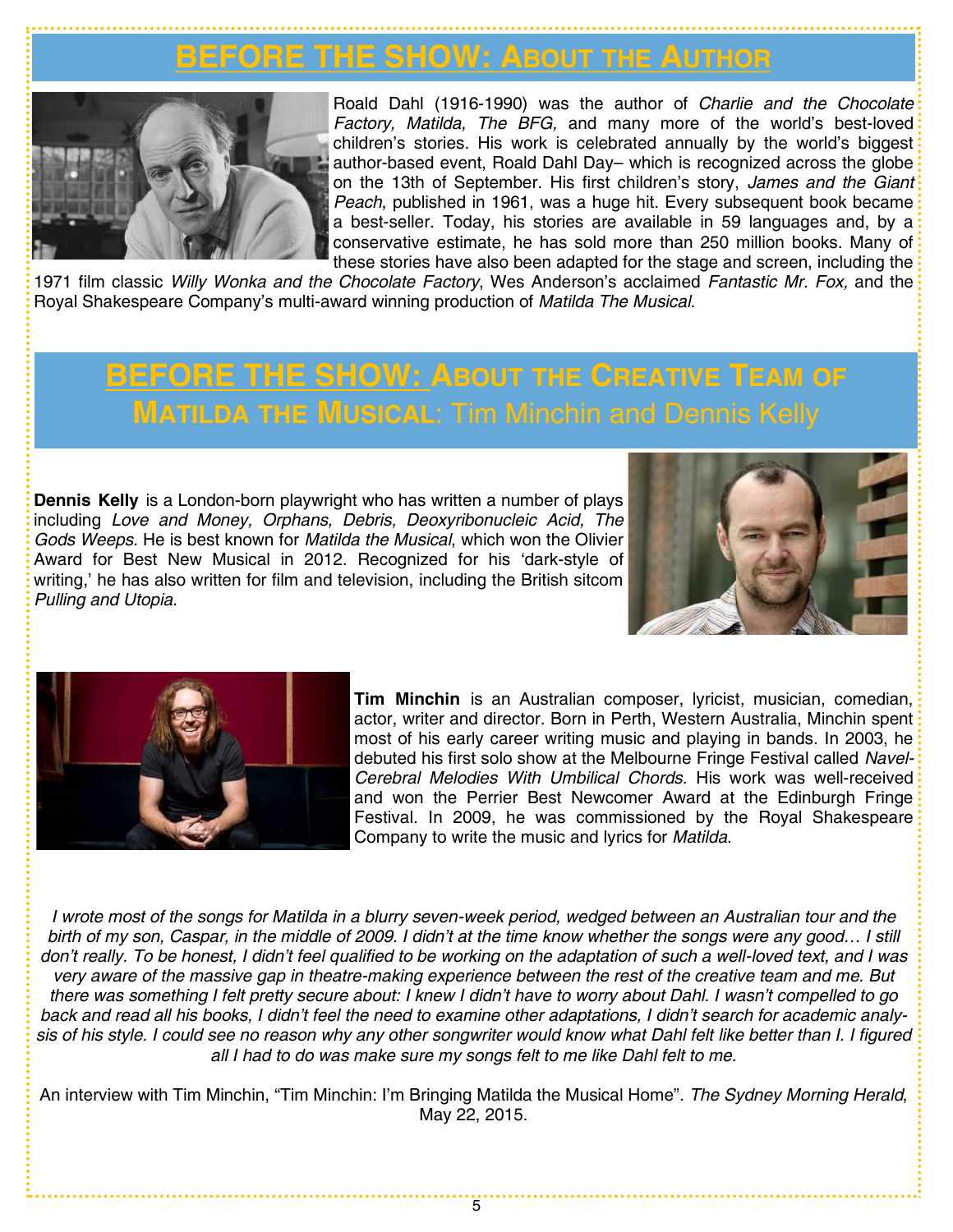## 6 **BEFORE THE SHOW: WHAT DID YOU SAY?**

#### *Matilda* **Vocabulary Terms**

De-rigueur (adj.) required by etiquette or current fashion.

Umbilical Cord (noun) a flexible cordlike structure containing blood vessels that connects a human fetus to the mother

Empirical (adj.) based on observation or experience rather than theory or pure logic

Supple (adj.) bending and moving easily and gracefully; flexible Tarantella (noun) a rapid whirling dance originating in southern Italy

Oblige (verb) to do as (someone) asks or desires in order to help or please them.

Gaol (noun) a place for the confinement or jail

Peal (verb) (of a bell or bells) to ring loudly

Squib (noun) a small, slight, or weak person, especially a child

Treacle (noun) a thick, sticky dark syrup made from partly refined sugar; molasses

Suppurate (verb) to undergo the formation of pus; fester

Carbuncle (noun) a severe abscess or multiple boil in the skin

Fiend (noun) a wicked or cruel person

Tardis (noun) a time machine

Muzzle (verb) to prevent (a person or group) from expressing their opinions freely

Dissent (verb) hold or express opinions that are different than those officially expressed.

Reek (verb) to smell strongly and unpleasantly; stink

Odiferous (adj) having or giving off a distinct, unpleasant smell

Defiance (noun) open resistance; bold disobedience

Coup (noun) a sudden and violent seizure of power from authority

Horde (noun) an army or tribe of nomadic warriors

Revolt [rəˈvōlt] (verb)1. rise in rebellion. **n** refuse to acknowledge someone or something as having authority. 2. cause to feel disgust. (noun)1. an attempt to put an end to the authority of a person or body by rebelling. **n** a refusal to continue to obey or conform.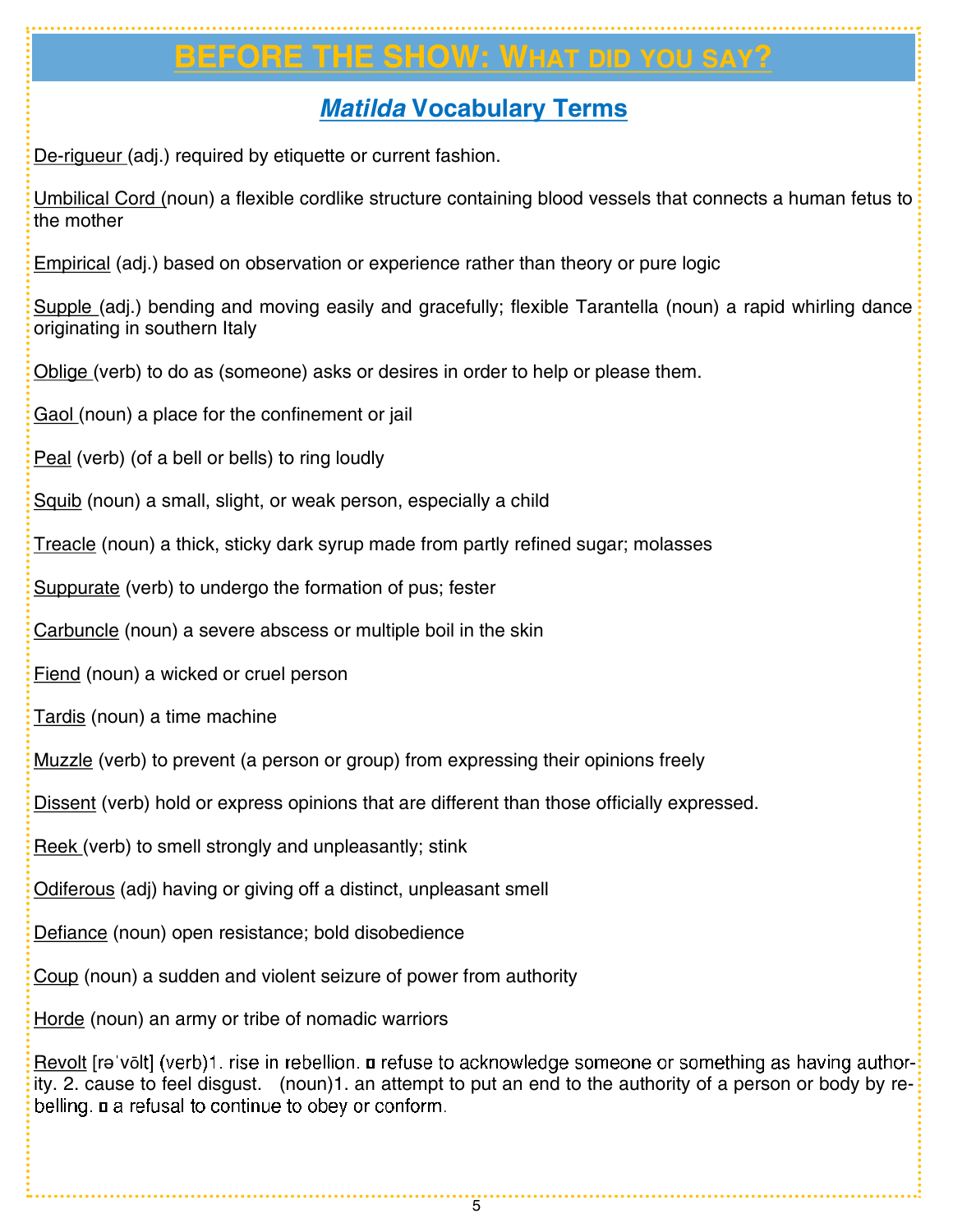| <b>MY FAVORITE BOOK</b>                                                                                                                                                                                           |
|-------------------------------------------------------------------------------------------------------------------------------------------------------------------------------------------------------------------|
| DIRECTIONS: Imagine that your favorite book has turned into a musical. What would<br>that musical sound like? What would be the title of each song? Fill out your answers<br>below and then share with the class! |
| Vour Favorite Book:                                                                                                                                                                                               |
| Style of Music:<br><b>Musical Numbers:</b>                                                                                                                                                                        |
| 1.                                                                                                                                                                                                                |
| 2.                                                                                                                                                                                                                |
| 3.                                                                                                                                                                                                                |
| 4.                                                                                                                                                                                                                |
| <b>MY SUPER POWER</b>                                                                                                                                                                                             |
| • DIRECTIONS: Matilda is able to move things with her mind. If you had a magical                                                                                                                                  |
| power, what would it be? In the space below draw a picture of yourself using your<br>magical power.                                                                                                               |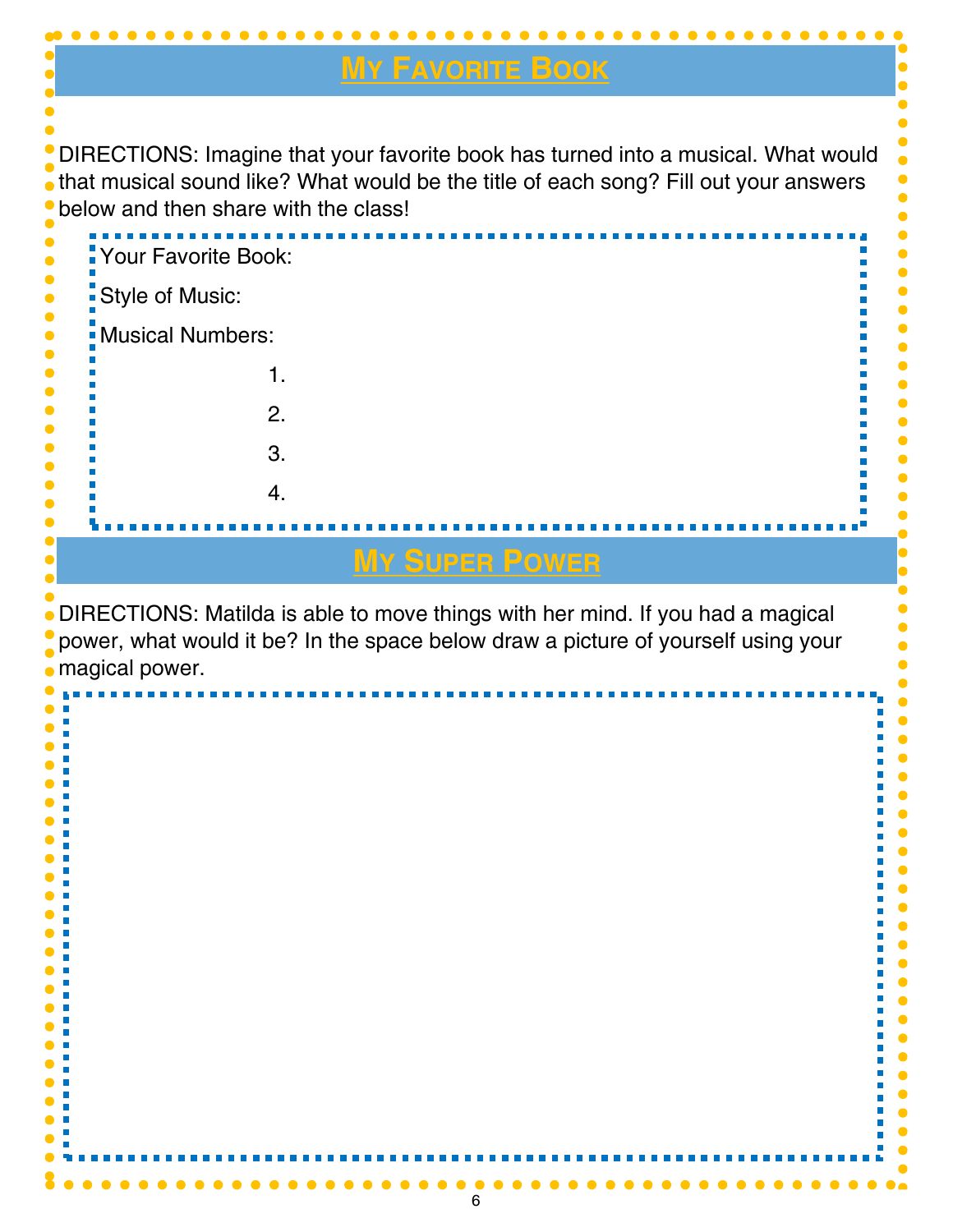# 8 **PYT ACTIVITY: ACT IT OUT! DIRECTIONS:** *Act out the scene below with your classmates! Pay close attention to the italicized words. They are called STAGE DIRECTIONS. Stage directions are used to show you what the actors on stage should be doing while they are speaking! (HINT: They are not read out loud!)*  **LAVENDER:** Matilda, can I ask you a question? Do all those brains in your head give you a headache? I mean it's got to hurt, all squished in there. **MATILDA:** No, it's fine. I think they just… fit. LAVENDER: Right. Well look, I'd better hang around just in case. If they start to squeeze out of your ears you're going to need help. I'm Lavender. And I think it's probably for the best if we're best friends. *SHE holds her hand out. THEY shake. Suddenly NIGEL runs on, panicked, terrified. He runs one way. Then the other. But neither seems to offer the protection he needs.*  **NIGEL:** Hide me! Someone poured a whole can of treacle onto Trunchbull's chair! She sat down and when she got up her knickers stayed stuck to the seat! Someone told her I did it but I never and now she's after me! **MATILDA:** That's not fair! That's not fair at all! **BIG KID:** You're done kid. You're finished. **BIG KID:** Once Agatha Trunchbull decides you're guilty you are squished. **BIG KID:** Yesterday she caught Julius Rottwinkle eating a licorice during science. She just picked him up, swung him around and threw him out the window. **MATILDA:** Don't listen to them! That didn't happen, they're trying to scare us. **NIGEL:** Oh Matilda… they're saying she's going to put me in Chokey. *The BIG KIDS suddenly gasp.*  **MATILDA**: W… what's chokey? **NIGEL:** They say it's a cupboard in her office that she throws children into. They say she's lined it with nails and spikes and bits of broken glass.

8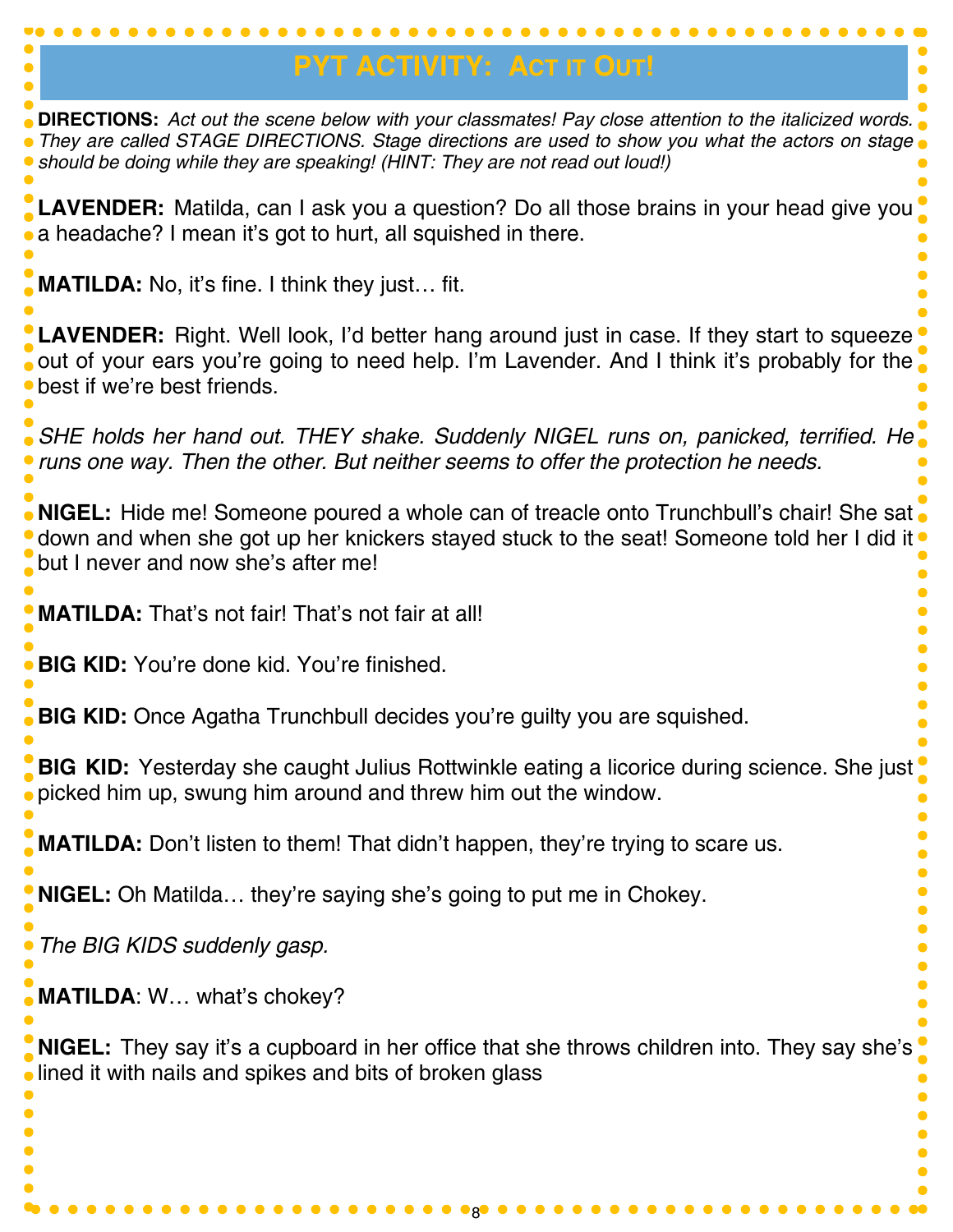### 9 **PYT DISCUSSION: BULLYING** Bullying has become an important issue facing schools as the anger and resentment by tormented students who have been bullied for years, ends up manifesting itself in destructive ways. A bully wields **•** his/her power over another person by intimidating the victim in various ways, either psychologically,  $\bullet$ • verbally, or physically. Bullies pick on those who they see as being vulnerable and easily controlled. Matilda is an extremely gifted and smart little girl who lacks the physical power and the adult authority to free herself from the grips of adults who abuse their power. Matilda saves herself by developing special powers, her acute intellect, and by befriending someone who has been and is also being bullied, Miss Honey. • Discuss with students what they believe motivates Miss Trunchbull's bullying. Compelled by her greedy • hunger for control, she manipulates her students by the brutal tactics to uphold her power. *Do school-yard bullies in your school possess the same desire for control and power*? *Even though Miss Trunchbull is an adult and appointed as an authority figure for the school, does that make her behavior acceptable? How is such tyranny overcome?*  • Research shows that when adults respond quickly and consistently to bullying behavior they send the • message that it is not acceptable. Teaching kids how to identify bullying and how to stand up to it safely can help stop bullying behavior over time. Parents, school staff, and other adults in the community can help kids prevent bullying by talking about it, building a safe school environment, and creating a community-wide bullying prevention strategy. They can: • a Help kids understand bullying. Talk about what bullying is and how to stand up to it safely. Tell kids bullying is unacceptable. Make sure kids know how to get help. **n** Keep the lines of communication open. Encourage kids to speak to a trusted adult if they are bullied or see others being bullied. The adult can give comfort, support, and advice, even if they can't solve the problem directly. Check in with kids often. Listen to them. Know their friends, ask about school, and understand their concerns. **n** Encourage kids to do what they love. Special activities, interests, and hobbies can boost confidence, help kids make friends, and protect them from bullying behavior. **n** Model how to treat others with kindness and respect. • a Talk about how to stand up to kids who bully. Give tips, like using humor and saying "stop" directly and o confidently. Talk about what to do if those actions don't work, like walking away. **n** Talk about strategies for staying safe, such as staying near adults or groups of other kids. **n** Urge them to help kids who are bullied by showing kindness or getting help. **For more information about how to prevent bullying in your community or school, visit: www.stopbullying.gov**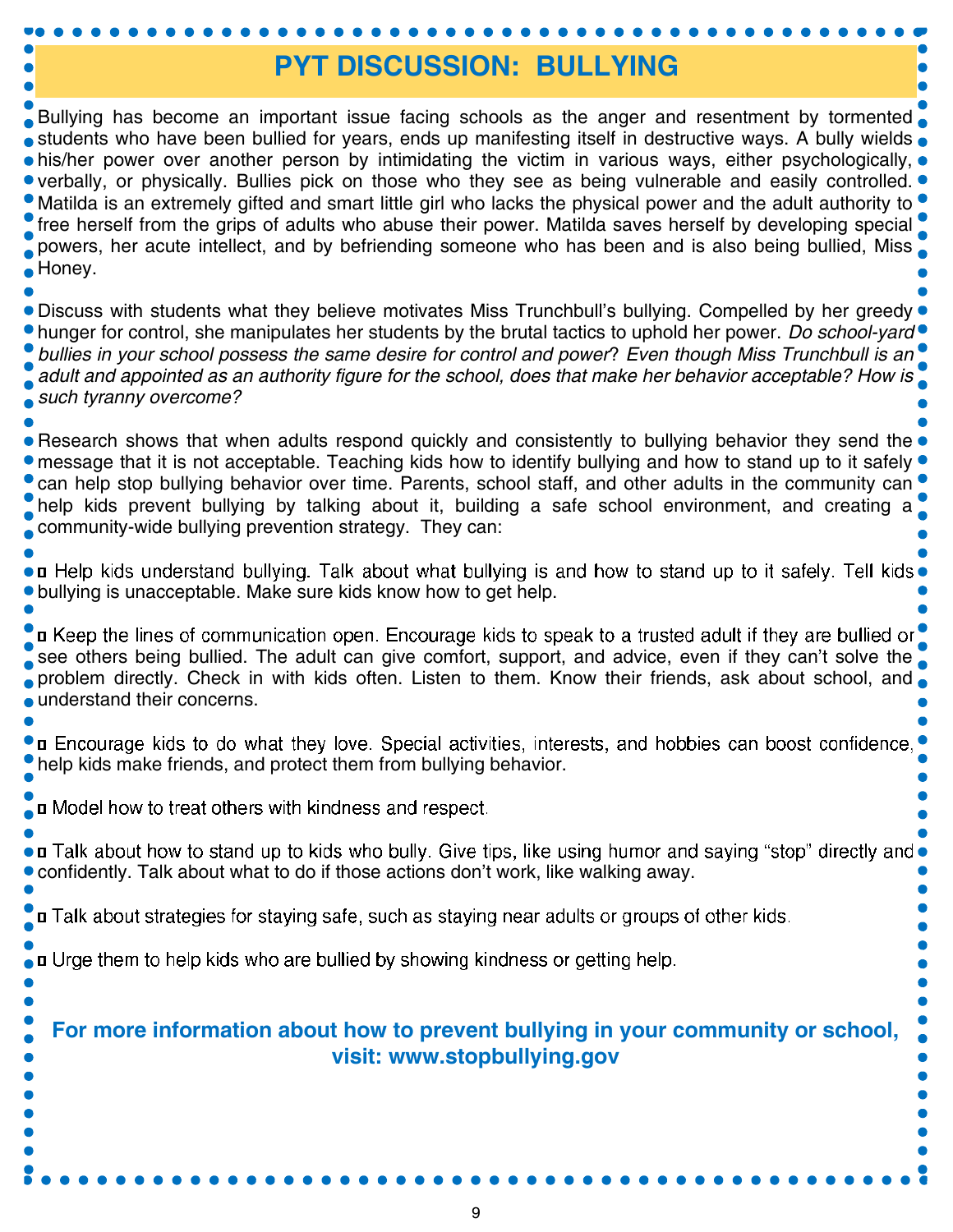#### 10 **PYT QUICKTIVITIES**

*This activity can be done BOTH before and after the show. If you are able to, find a copy of the book or film to show your students before PYT's production. Compare and contrast those to each other, then to the play you will see at Zoellner Arts Center*

The **ROLE ON THE WALL** outline is drawn on a piece of chart paper around an important character. Information and feelings about the character are written into the shape. It can also be enriched by being written from different perspectives, for example, the space outside the outline can contain comments about the character as they are seen from an observer's viewpoint and the interior space can contain the characters own thoughts and point of view. This is useful for building a deeper understanding of a character and the play. Use this outline below to record information about each character. This can be done with both older and younger students. With older students, you can assign a different character to groups and they can collaborate and share their work with the class.

**MATILDA, MISS HONEY, THE TRUNCHBULL, MR. AND MRS. WORMWOOD, ETC:** *How does he/she see him/herself?* (Record these traits on the inside of the Role on the Wall.) *How do other people view him/her?*  (Record these descriptions on the outside of the character.

You may do this activity before the show, based on your students prior knowledge, then compare and add to after the show. Hand out the outline below and have your students begin the process.

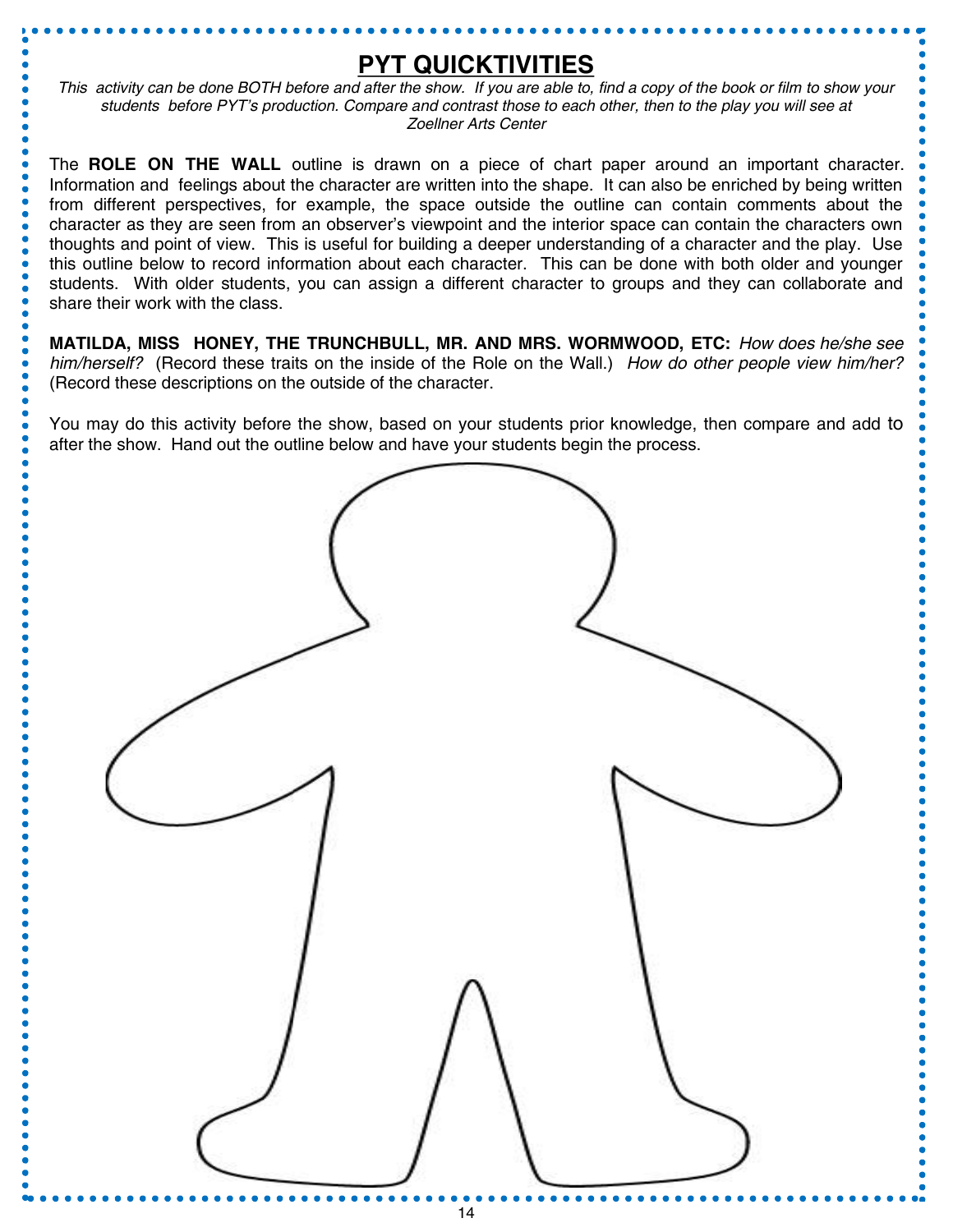|                                                    | <b>WRITE A REVIEW</b>                         |  |
|----------------------------------------------------|-----------------------------------------------|--|
| After the show, write a review and send it to PYT! |                                               |  |
| I liked Matilda because:                           |                                               |  |
| My favorite part was:                              |                                               |  |
| The scene I remember most was:                     |                                               |  |
| The character I liked best was because:            |                                               |  |
| The character I did not like was because:          |                                               |  |
| Overall, I think Matilda was:                      |                                               |  |
|                                                    | DRAW A REVIEW! We love seeing your creations! |  |
|                                                    |                                               |  |
|                                                    |                                               |  |
|                                                    |                                               |  |
|                                                    |                                               |  |
|                                                    |                                               |  |
|                                                    |                                               |  |